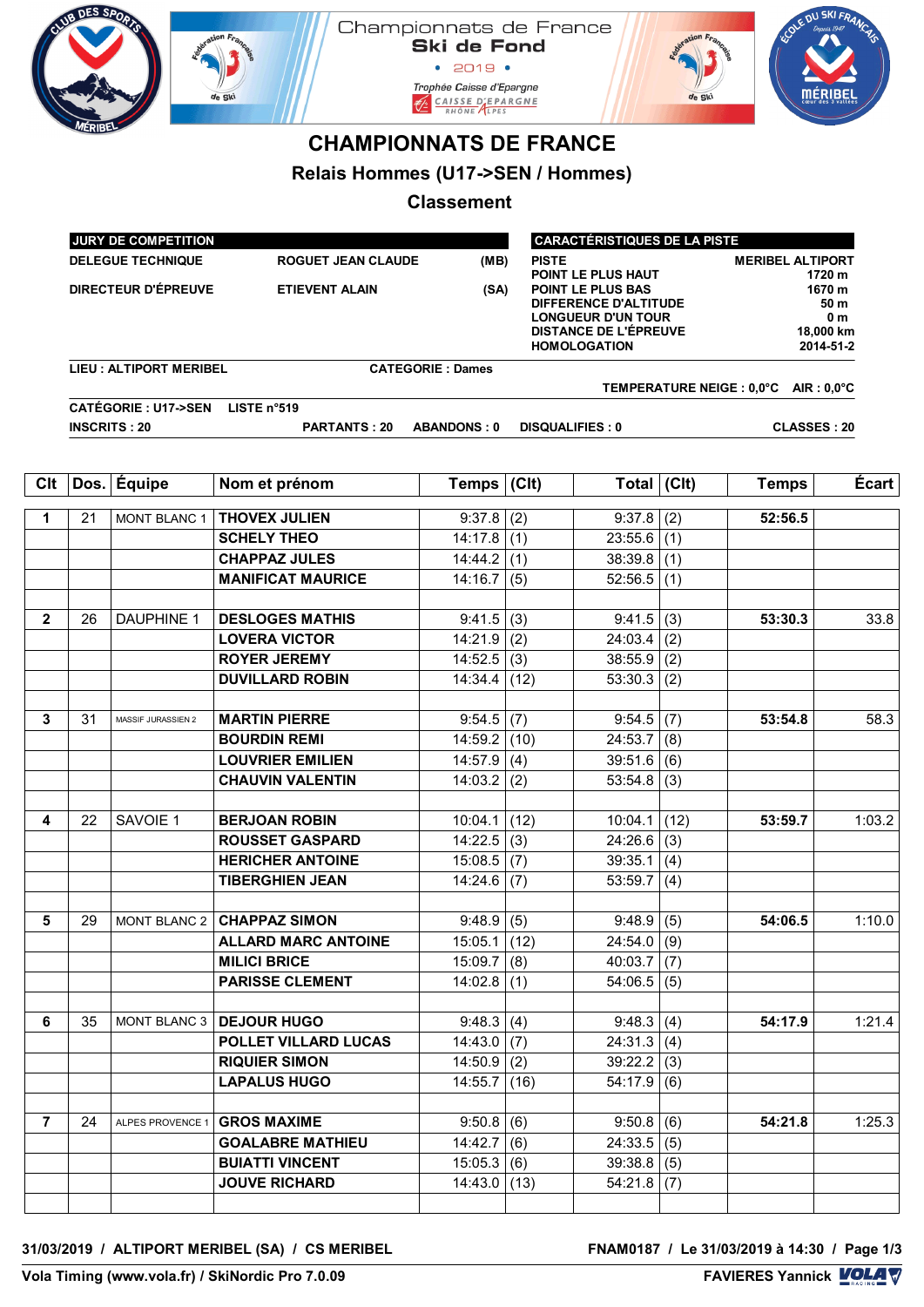## **CHAMPIONNATS DE FRANCE Relais Hommes (U17->SEN / Hommes)**

## **Classement**

|    |    | Clt   Dos.   Équipe    | Nom et prénom                 | Temps $ $ (Clt) |      | Total $ $ (Clt) |      | <b>Temps</b> | <b>Écart</b> |
|----|----|------------------------|-------------------------------|-----------------|------|-----------------|------|--------------|--------------|
| 8  | 34 | <b>DAUPHINE 2</b>      | <b>PELONG MARTIN</b>          | 10:12.7         | (17) | 10:12.7         | (17) | 54:23.9      | 1:27.4       |
|    |    |                        | <b>GAILLARD LUCAS</b>         | 14:45.1         | (8)  | $24:57.8$ (10)  |      |              |              |
|    |    |                        | <b>MARGUET BENJAMIN</b>       | 15:12.0         | (9)  | $40:09.8$ (9)   |      |              |              |
|    |    |                        |                               |                 |      |                 |      |              |              |
|    |    |                        | <b>ARNAULT CLEMENT</b>        | 14:14.1         | (4)  | 54:23.9         | (8)  |              |              |
| 9  | 23 | MASSIF JURASSIEN 1     | <b>PRIMET LUC</b>             | 9:29.6          | (1)  | 9:29.6          | (1)  | 54:52.4      | 1:55.9       |
|    |    |                        | <b>JOLY QUENTIN</b>           | 15:04.5         | (11) | 24:34.1         | (6)  |              |              |
|    |    |                        | <b>VUILLET SIMON</b>          | $15:49.3$ (14)  |      | 40:23.4         | (10) |              |              |
|    |    |                        | <b>BUFFARD HUGO</b>           | 14:29.0         | (10) | 54:52.4         | (9)  |              |              |
|    |    |                        |                               |                 |      |                 |      |              |              |
| 10 | 25 | MASSIF VOSGIEN 1       | <b>CORREIA MATTEO</b>         | 10:05.7         | (14) | 10:05.7         | (14) | 55:02.5      | 2:06.0       |
|    |    |                        | <b>ROCHAT THEO</b>            | 15:16.7         | (15) | 25:22.4         | (15) |              |              |
|    |    |                        | <b>SCHOEFFEL ANTONIN</b>      | 15:12.4         | (10) | 40:34.8         | (11) |              |              |
|    |    |                        | <b>MOUGEL ADRIEN</b>          | 14:27.7         | (9)  | 55:02.5         | (10) |              |              |
|    |    |                        |                               |                 |      |                 |      |              |              |
| 11 | 37 | MASSIF JURASSIEN 3     | <b>MOURET BENOIT</b>          | 10:12.1         | (16) | 10:12.1         | (16) | 55:15.2      | 2:18.7       |
|    |    |                        | <b>BEDEZ CAMIL</b>            | 15:12.2         | (14) | 25:24.3         | (16) |              |              |
|    |    |                        | <b>TOURNIER MATTIS</b>        | 15:25.1         | (12) | 40:49.4         | (13) |              |              |
|    |    |                        | <b>JEANNEROD ALEXIS</b>       | 14:25.8         | (8)  | 55:15.2         | (11) |              |              |
|    |    |                        |                               |                 |      |                 |      |              |              |
| 12 | 32 | ALPES PROVENCE 2       | <b>BORDET COLIN</b>           | 10:24.8         | (19) | $10:24.8$ (19)  |      | 55:16.0      | 2:19.5       |
|    |    |                        | <b>ARNAUD JULIEN</b>          | 14:39.8         | (4)  | 25:04.6         | (12) |              |              |
|    |    |                        | <b>MONTEIRO OLIVIER</b>       | 15:04.5         | (5)  | 40:09.1         | (8)  |              |              |
|    |    |                        | <b>GOALABRE PAUL</b>          | 15:06.9         | (17) | 55:16.0         | (12) |              |              |
|    |    |                        |                               |                 |      |                 |      |              |              |
| 13 | 30 | SAVOIE 2               | <b>ESSONNIER IVAN</b>         | 10:05.1         | (13) | 10:05.1         | (13) | 55:26.9      | 2:30.4       |
|    |    |                        | <b>LERAY MATIS</b>            | 15:16.9         | (16) | $25:22.0$ (14)  |      |              |              |
|    |    |                        | <b>GIACHINO GIANNI</b>        | 15:17.8         | (11) | 40:39.8         | (12) |              |              |
|    |    |                        | <b>POUYE ALEXANDRE</b>        | 14:47.1         | (14) | 55:26.9         | (13) |              |              |
|    |    |                        |                               |                 |      |                 |      |              |              |
| 14 | 40 | <b>MONT BLANC 4</b>    | PERRILLAT BOITEUX TANGUY      | 9:55.3          | (8)  | 9:55.3          | (8)  | 56:05.4      | 3:08.9       |
|    |    |                        | <b>COFFY BERTRAND</b>         | 15:05.5         | (13) | $25:00.8$ (11)  |      |              |              |
|    |    |                        | <b>MARIE SIMON</b>            | $15:52.2$ (15)  |      | $40:53.0$ (14)  |      |              |              |
|    |    |                        | <b>COLLET MARTIN</b>          | 15:12.4         | (18) | 56:05.4         | (14) |              |              |
|    |    |                        |                               |                 |      |                 |      |              |              |
| 15 | 33 | MASSIF VOSGIEN 2       | <b>VAUTHIER MATHURIN</b>      | 9:57.7          | (9)  | 9:57.7          | (9)  | 56:29.3      | 3:32.8       |
|    |    |                        | <b>JACOB CORENTIN</b>         | 16:06.5         | (18) | $26:04.2$ (17)  |      |              |              |
|    |    |                        | <b>SAVART STEVENSON</b>       | 16:11.4         | (18) | $42:15.6$ (18)  |      |              |              |
|    |    |                        | <b>POIRRIER BASTIEN</b>       | 14:13.7         | (3)  | 56:29.3         | (15) |              |              |
|    |    |                        |                               |                 |      |                 |      |              |              |
| 16 | 27 | LYONNAIS PAYS DE L'AIN | <b>GARDONI MATEO</b>          | 9:58.4          | (10) | 9:58.4          | (10) | 56:37.3      | 3:40.8       |
|    |    |                        | <b>SIGAUD ALEXANDRE</b>       | 16:06.9         | (19) | 26:05.3         | (18) |              |              |
|    |    |                        | <b>GRASSET DAMIEN</b>         | 16:00.5         | (16) | 42:05.8         | (16) |              |              |
|    |    |                        | <b>DESTHIEUX SIMON</b>        | 14:31.5         | (11) | 56:37.3         | (16) |              |              |
|    |    |                        |                               |                 |      |                 |      |              |              |
| 17 | 39 | DAUPHINE 3             | <b>OGIER KILLIAN</b>          | 10:31.4         | (20) | 10:31.4         | (20) | 56:42.7      | 3:46.2       |
|    |    |                        | <b>DOUILLET ARTHUR</b>        | 15:43.1         | (17) | $26:14.5$ (19)  |      |              |              |
|    |    |                        | <b>DESPLANQUES PIERRE</b>     | 16:10.2         | (17) | $42:24.7$ (20)  |      |              |              |
|    |    |                        | <b>LAPIERRE JULES</b>         | 14:18.0         | (6)  | 56:42.7         | (17) |              |              |
|    |    |                        |                               |                 |      |                 |      |              |              |
| 18 | 38 |                        | ALPES PROVENCE 3 GONNON LOUIS | $10:02.5$ (11)  |      | $10:02.5$ (11)  |      | 56:47.2      | 3:50.7       |
|    |    |                        | <b>PEREZ FLORIAN</b>          | 14:42.5         | (5)  | $24:45.0$ (7)   |      |              |              |
|    |    |                        | <b>JOUANNON NATHAN</b>        | 16:27.1         | (19) | $41:12.1$ (15)  |      |              |              |

**FNAM0187** / Le 31/03/2019 à 14:30 / Page 2/3<br>**FAVIERES Yannick VOLA**